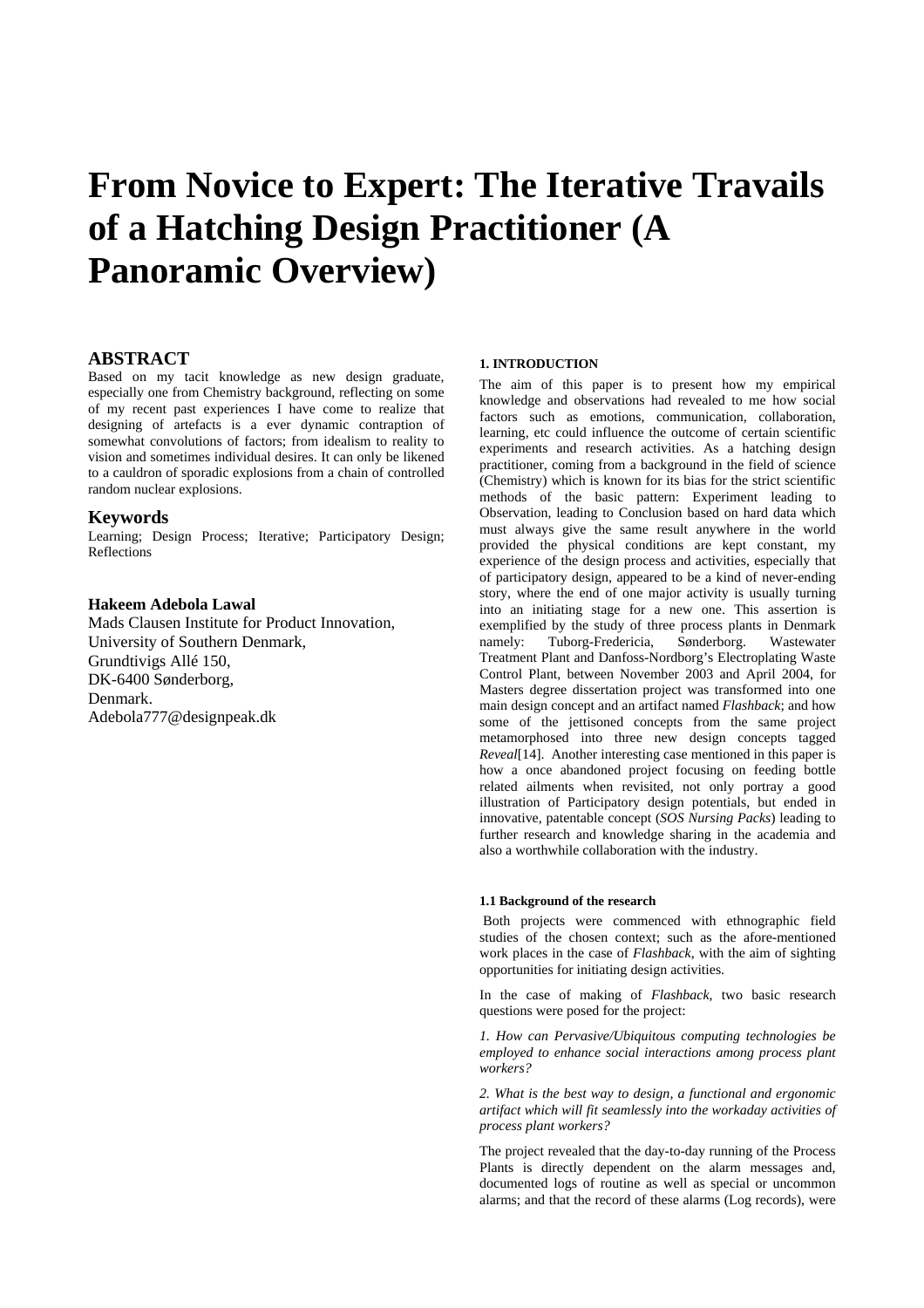used to predict and hence plan [21] how to run the plants in the nearest future.

#### **1.2 Methodology**

The approach for executing the project was of two basic directions:

1. Concurrent ethnographic fieldworks [10], observations and interviews.

2. Participatory Design, which entails co-authoring of the emerging artifact through workshops and iterative [6; 2] refining of concepts by returning to the users.

#### **1.3 Visualization as a way of effective communication**

According to Davies: "A design method based around participatory design through visualization and active involvement has previously been formulated and shown to be effective in a number of workplace design cases (Ehn et al.,1996; Wilson, 1999). The crux of this method centres on envisionment – using visual and experimental media to find a common language for a design team participating in the design of a work place. [Davies, 2004] This supports the fact that visual objects such as mock-ups, sketches, video cards, cultural probes, etc enhances dialogue [7] between all the stakeholders [2] in a design process.

#### **1.4 Learning at work**

The newcomer has to learn by doing, [14] "*It is follow the leader system here.*" Poul, an experienced electrician at the wastewater plant, commented. The set goal of the project was how to enhance social interactions such as learning through tangible interface among process plant workers. How they communicate with each other and also perform their computer aided tasks daily [22], and how they build also their competence through collaboration and learning from one another [13].

#### **1.5 Trying on the User's shoe**

As a way out of the design dilemma, a workshop involving a group design professionals at the Mads Clausen Institute for Product Innovation was held on the 29th of March 2004. The workshop was targeted at inviting the participants, who are all members of the design community [18] into the world of the process plant workers. To experience how these people are compelled to hear through another person's ear, see with another person's eyes and feel through other's hands, daily, because instructions and feedbacks are channeled via mobile phones. Short video clips of the field studies [1] was presented to all the participants, but none of the video was on the collaborative design workshops with the user, for fear of influencing their creativity later on when they would be required to *tinker* [12] up three tangible user interfaces for the process plant workers.

A brief reflection [19] session was held to evaluate shared meaning [13]. The most important aspect of the exercise was how it helped to reveal the fact that users do know what is best for them and a good design will always emerge from good synergy of ideas from all stakeholders, [2; 8] particularly the users.



**Figure 1: Tinkering session and two of the emerged early prototypes** 

#### **1.6 Why involve the Users in the design process?**

It is necessary to involve the prospective users in the design of the artifact from the very beginning because "*Complex design problems require more knowledge than any single person possesses because the knowledge relevant to a problem is usually distributed among stakeholders. Bringing different and often controversial points of view together to create a shared understanding among these stakeholders can lead to new insights, new ideas, and new artifacts.*" [2] Inasmuch as the people expected to use the final product would do so in the context of their everyday work, it is quite logical to visit their work places, where all the action is taking place, [2; 5] for context-awareness for the emerging artifact.

Involving the user has the following implications:

- Involving the user in the design of new artefact enhances the usability of the product,
- Involving the user brings the designer into the context environment for the emerging artefact.
- Involving the user assures the designer that there is a market for his product.
- Involving the user exposes the faults in the product at a very early stage and thus saves energy, money and time.
- Involving the user increases the designer's knowledge of other people's work and expertise.



**Figure 2: Boundary Objects in the hand of the user provokes creativity and facilitates dialogue.**

# **2. Design Dilemma that gave birth to the Robotic Mobile Phone idea**

#### **2.1 Error in contextualizing**

Early in the design process, the reception of alarms was taught to be the most important aspect of the daily activities of the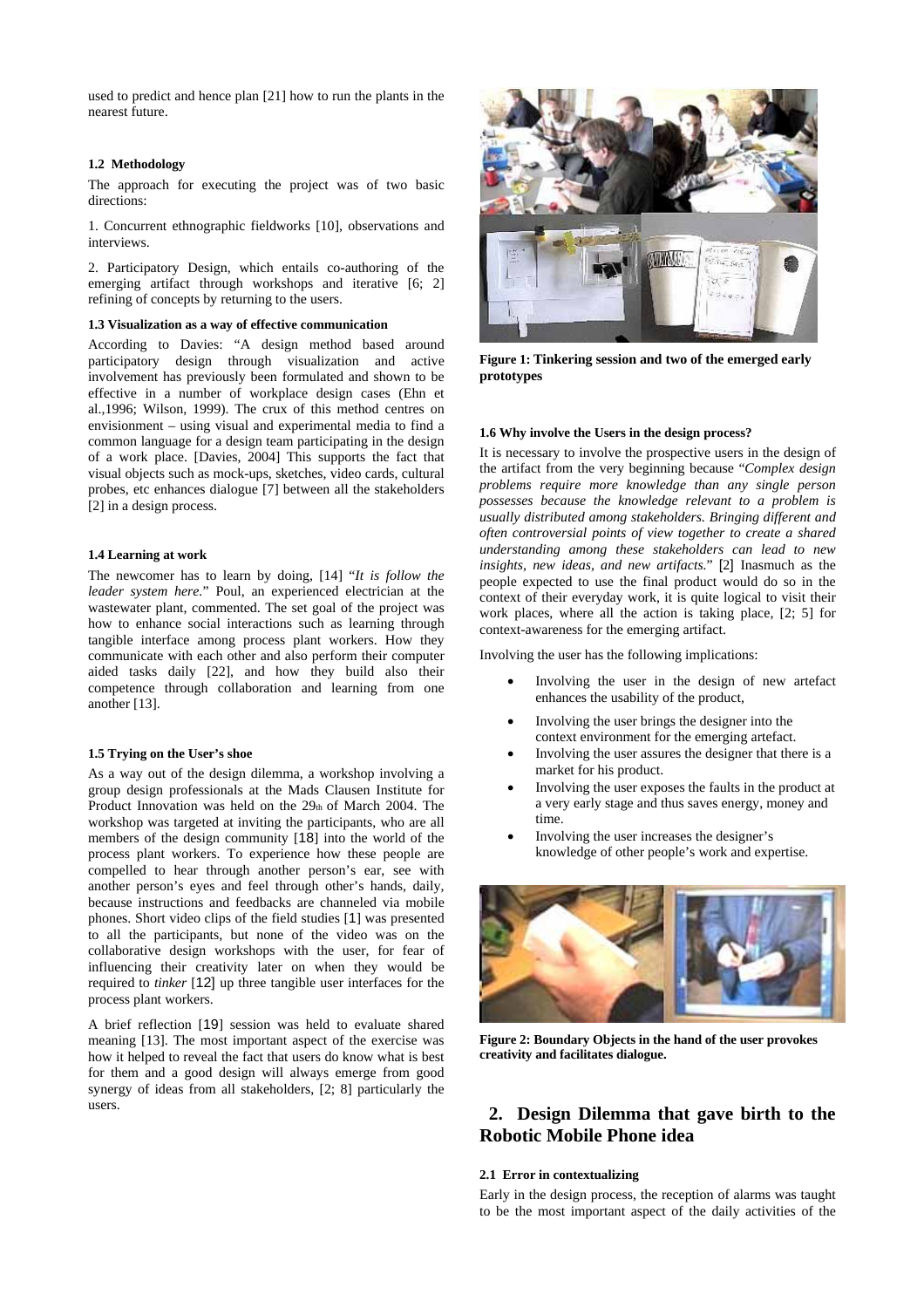process plant workers; hence an effective way for relaying the alarms was focused upon as the most important way of supporting their work. A device which is designed to move and project alarms from two extended arms was proposed and developed. Returning to the users revealed that this concept would not affect their routine in any manner, because they receive over fifty alarm messages in a day and only the uncommon alarm and what is learnt from the alarms towards building their own competence is the interesting aspect.

motions and gestures (Motoric Sound Display System-MSDS). The concept of a mobile device that respond tangibly to sound input also appeared interesting, hence the idea of a Robotic Mobile Phone, which can perform tactile movements relatively to specified sound impulses was saved for future development. The idea involves basically conversion of electrical impulses, separated into different amplitudes and frequencies into



Figure 3: Electronic prototype of the Motoric Sound Display **System** which developed into the concept of the **Programmable Puppets (PROPS)** 



**Figure 4: Alarm history tokens (RF-ID based or memory device) is inserted into the device for learning about past alarm history, training exercise or sharing new experience.** 

## **2.2 Gender Issues**

Demographically, there is quite a higher population of men to that of women at the process plants. The highest population of brewery. One of the remaining two worked at the office at the Brewery, while the other one takes care of the laboratory at the wastewater plant. It was confirmed by the workers that not women found actively involved in process plant works during this research was four, two of which were student interns at the many women could be found in active process plants across the country. The question now is whether the features of the emerging artefact should be basically for men or should it have any consideration for women also [20].



**Figure 5: Mock ups representing the final design concept presented at the end of project** 

# **3. Taking it a step further**

After presentation of the final design concept, it was apparent that there was room for improvement. It is always tempting to add to ones design while answering questions that pop up during presentations of the final concept, but this could be suicidal for the designer, because it removes the floor from under your feet. You are seen as not having done your job well enough before coming to the public.

In this project, it was revealed after a careful re-examination of the workshops, interviews and ethnographic field studies that there was room for re-designing the interfaces and the of viewing without having to hold the device while viewing the interaction styles in a manner that will make the artifact to blend further seamlessly into the work-a-day activities of the user [12]. Some key features, such as idea of placing the camera in the pocket so as to make free both hands of the active worker who want to record his activities without inhibiting progress of the task was revisited. Also the concept worker is learning or collaborating with remote *colleague* and the importance of the Log records for the successful operation of the Plant and the former informed two new concepts:

• Physical Placing of the device on machines or equipment of choice to generate and browse the history of the *tagged* machine, or to browse the Log of the previous and predicted activities. It follows the analogy of the touch-and-see interaction style of the *tester-screwdriver* tool used by electricians to differentiate between a life wire and ground or earth.

as a way to favor complete freedom of the hands, good • Direct mounting of the device on the user's head is generated from the synthesis of all the desirable functionalities and also positioning of the camera and the possibility of generating larger view of desired information as a superimposed virtual/holographic [11] images of similar repair exercise in the view of the worker as virtual guide for the task at hand as a form of "see and copy" concept.



**Figure 6: Head mounted concept for Flashback device, with its foldable visor, projecting the Log of the equipment's activities like hologram in the view of the worker; the projected image can also be pictures or video footages of past repair activities by the experienced for situated, peripheral learning at the scene of problem solving by the novice** 

## **4. THE** *SOS NURSING PACKS'* **CASE**

research project on feeding bottle ailments resulting in deaths nations), which was later pursued purely from the personal interest and desire of the design team, who had to self-finance the problem definition and later in February 2005, was rounded off with a trip to Nigeria for user-feedback on the final design concept-a completely disposable aseptic nursing packs as a With respect to the earlier mentioned seemingly abandoned of up to 1.5 million infants annually (in the developing the project. The project warranted trips to West Africa for both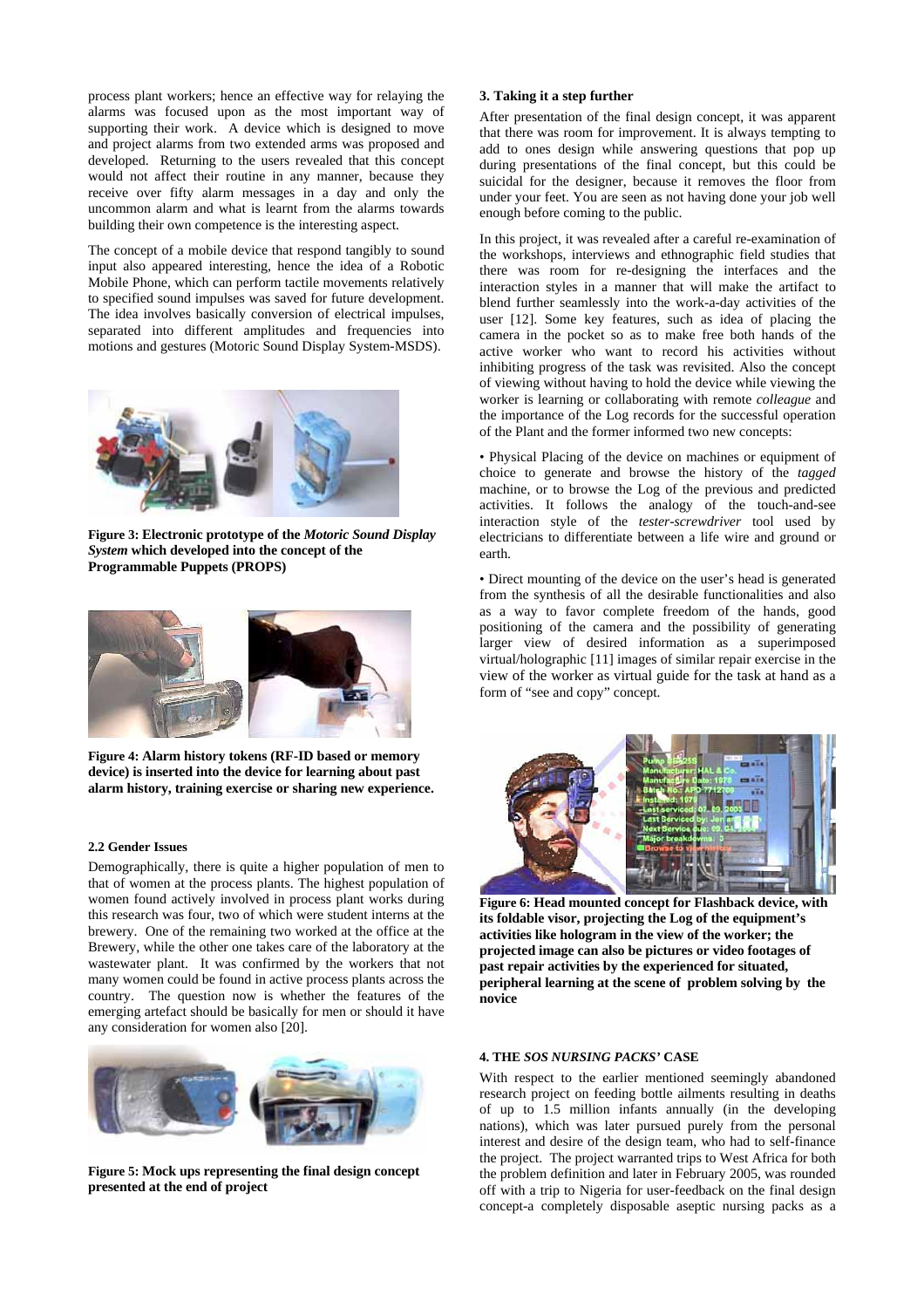substitute for the conventional feeding bottle, requiring repeated washing and sterilizing.

# **5. WHEN AM I DONE IN THE DESIGN PROCESS?**

When is the project completed? Is it when the final concept is acceptable to the user to the satisfaction of the designer's drive or when the research fund runs dry? There are so many underlying, factors which escape the ordinary eyes inherent in every design project; especially if it is to involve ethnographic field study of the context space and direct participation of the targeted user.

It is common knowledge for every design tasks, that initiation of a project is often aimed at fulfilling certain specific, creative, imaginative desires of the designer. In other cases, it is the invitation of design practitioners by concerned stakeholders or *the owners of the problems* [Arias] that spur the designer's sense of creativity based on his understanding of the context for the design task.

Care must however be taken to ensure that the designer's *object world* [5] –favorite, vague ideas does not becloud him over the essentials of the context of the task at hand. It may be a good idea for him to learn to *kill his darling ideas* in other to explore deeper, all the possible resilient options. At the onset of the *Flashback* project, the darling concept was predominantly centered on tangible interface. Coming out of this box materialize into the head-mounted device concept.

From my little experience as a design student maturing into a design professional, I have observed that of all the factors affecting the process of designing user-friendly artifacts, availability of fund, absence or presence of stakeholders in the industrial sector seemed to be most prominent of all the limiting factors.

was coined, which appears like a mathematical statement, it is yet to be validated: An attempt was made to represent this observation hypothetically so that it could be tested on other Participatory Design Projects in order to explore its validity. A statement

*The outcome of any Participatory Design exercise is a function of the number of different methods adopted, the available research funds and the length of research period, provided that the commitment of the designer is kept constant throughout the process.* 

Mathematically, this can for example, be expressed as:

 $f(O[P:D]) = (F[\$, \$, \$, \$, \$, \mathcal{M}[1, 2...] \times P[weeks] \rightarrow K$ (**1**)

Where:

*O* is outcome of Participatory Design exercise – unit not yet defined, but could be in percentage.

*F* is research fund in standard, international currency, e.g. U.S Dollars, G.B Pounds or the Euro.

 $M$  is the number of different types of method or techniques adopted for the research, e.g. Concurrent ethnography, culture probe, etc.

T is the period (in weeks) it takes to complete the design task.

 $*K$  is a constant, but a special one because it represents the commitment factor of the designer's commitment, which by nature cannot be a rigid factor. It may be an idea for this factor to have values from 0.0 to 1.

yet mentioned in this paper for the purpose of inviting further As scientific as it may appear, this equation had been debunked on the grounds that it is so generic in some quarters, but it is critiques. It is aimed at provoking the academia into exploring the possibility of a common ground conception of the driving factors influencing every Participatory Design task.

# **CONCLUSION**

request from stakeholders, or review of the project by the academia, which will spark off a new chain of design activities, involving the pioneering designer(s) or a new set of interest group. From these few examples, I could deduce that design activities are more like a never ending story in nature, because the purported "*Final Presentation"* is situated and only a resting stage waiting for the appropriate fuelling factor, such as



**Figure 7: Timeline for the iterative process for the** *SOS* **feeding packs relaying the fact that one peak in a design process is usually the initiation of a new line of design activities** 



**Figure 8: Analytic overview of design activities as a continuum of interrelated activities**

# **REFERENCES**

1. Agar, M. H. (1996): The Professional Stranger-An Informal Introduction to Ethnography, Academic Press Inc, paperback.